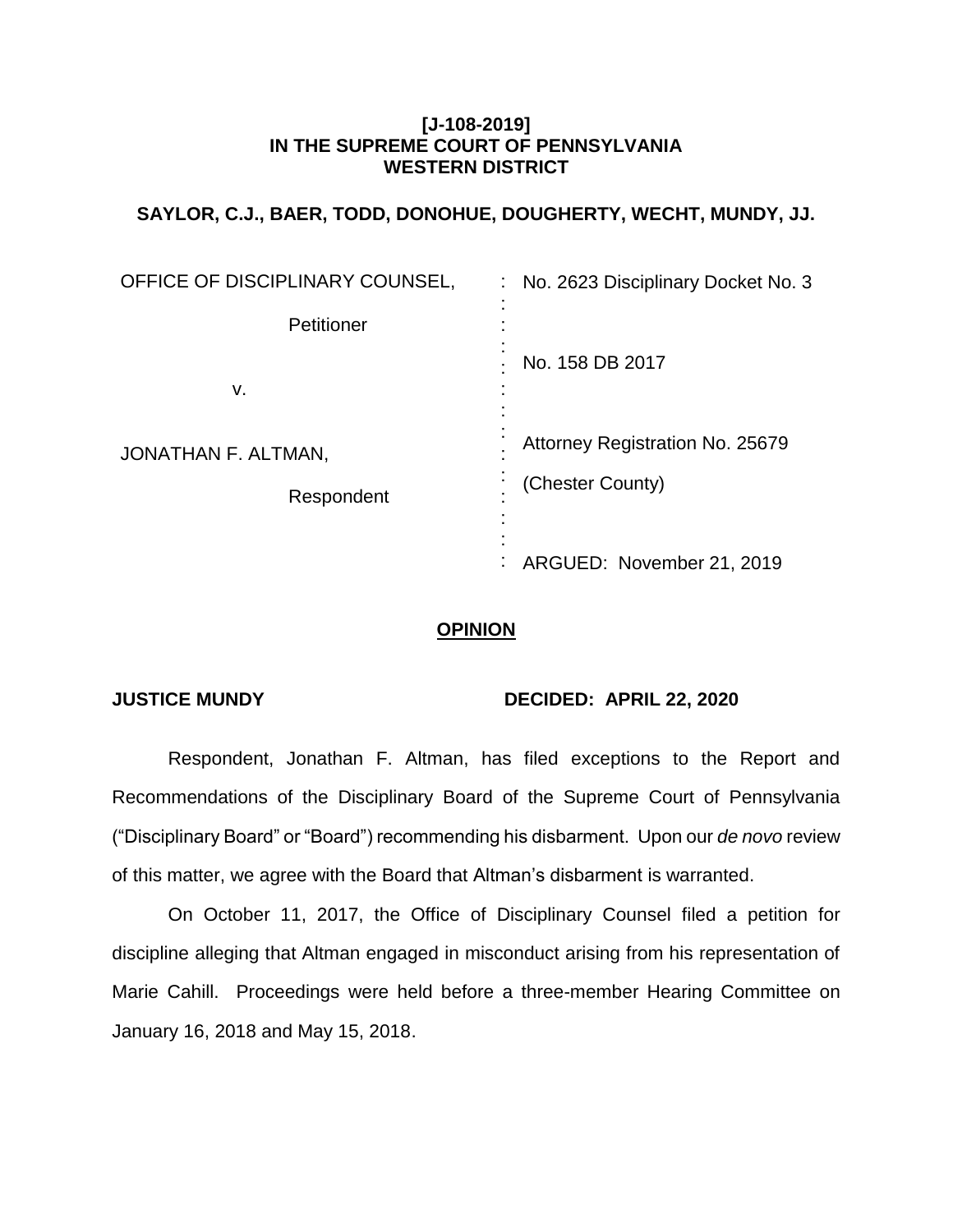Prior to the commencement of the Hearing, Altman admitted to violating the following Rules of Professional Conduct:

> 1. RPC 1.8(a) - A lawyer shall not enter into a business transaction with a client . . . or other pecuniary interest adverse to a client unless:

> (1) the transaction and terms on which the lawyer acquires the interest are fair and reasonable to the client and are fully disclosed and transmitted in writing in a manner that can be reasonably understood by the client;

> (2) the client is advised in writing of the desirability of seeking and is given a reasonable opportunity to seek the advice of independent legal counsel on the transaction; and

> (3) the client gives informed consent in a writing signed by the client, to the essential terms of the transaction and the lawyer's role in the transaction;

> 2. RPC 1.8(e) - A lawyer shall not provide financial assistance to a client in connection with pending or contemplated litigation.

> 3. RPC 1.8(j) - A lawyer shall not have sexual relations with a client unless a consensual relationship existed between them when the client-lawyer relationship commenced; and

> 4. RPC 1.16(a)(1) - A lawyer shall not represent a client or, where representation has commenced, shall withdraw . . . if the representation will result in violation of the Rules of Professional Conduct or other law.

The following facts were stipulated by the parties or were testified to at the hearings. Altman, who was born in 1950, was admitted to practice law in Pennsylvania in 1977. In December 2012, Cahill contacted Altman upon receiving a foreclosure notice after her ex-husband had failed to pay taxes on the marital property. On December 21, 2012, Cahill met Altman for the first time at his office to discuss potential representation involving her ex-husband's breach of a marital property settlement agreement and contempt of a court order to pay taxes associated with the marital property (the breach of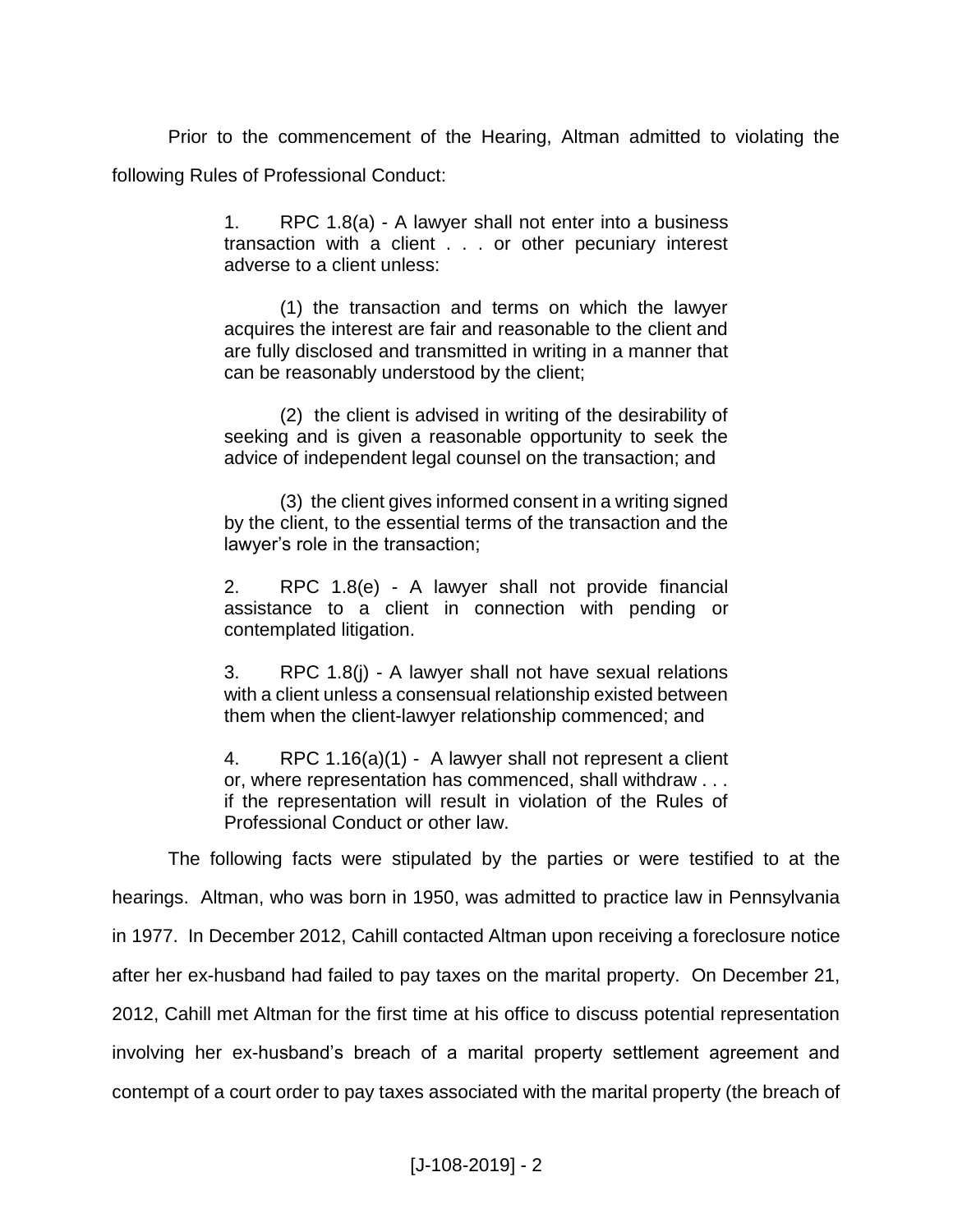contract action). Altman entered into a written contract with Cahill for the breach of contract action, and he explained the terms of his legal fees. Cahill told Altman that her second husband had recently died, and that she was having serious financial problems supporting herself and her four children.

On July 3, 2013, after representing Cahill in the breach of contract action, Altman met with Cahill and her parents regarding a child support action, an emergency petition for modification of custody and a protection from abuse action. Altman provided a written fee agreement to Cahill and her parents for a non-refundable retainer of \$2,500. Cahill's parents paid the fee because she could not afford to pay Altman. Altman did not obtain Cahill's informed consent in writing with respect to the nonrefundable retainer other than to deposit the fee into an IOLTA account until withdrawing the funds after they were earned.

Altman represented Cahill from December 21, 2012 through August 2015. During the course of the representation, Altman made inappropriate remarks to Cahill, and between August 2013 and September 2013 they had five consensual sexual encounters. Beginning in July 2013, Altman represented Cahill in the sale of her home.

In anticipation of listing Cahill's home for sale, Altman financially assisted Cahill with the purchase of various items from Lowe's and other retailers that were charged to his Lowe's credit card, Visa card and his personal bank account. He agreed to loan his credit cards to Cahill for goods and services in an attempt to keep her from telling his wife about their affair. Altman did not enter into a written agreement with Cahill disclosing the terms of a loan including repayment. Altman did not advise Cahill in writing to seek the advice of independent legal counsel about the terms of a loan transaction, nor did he request or obtain from Cahill her informed consent in writing as to the essential terms of the loan transaction.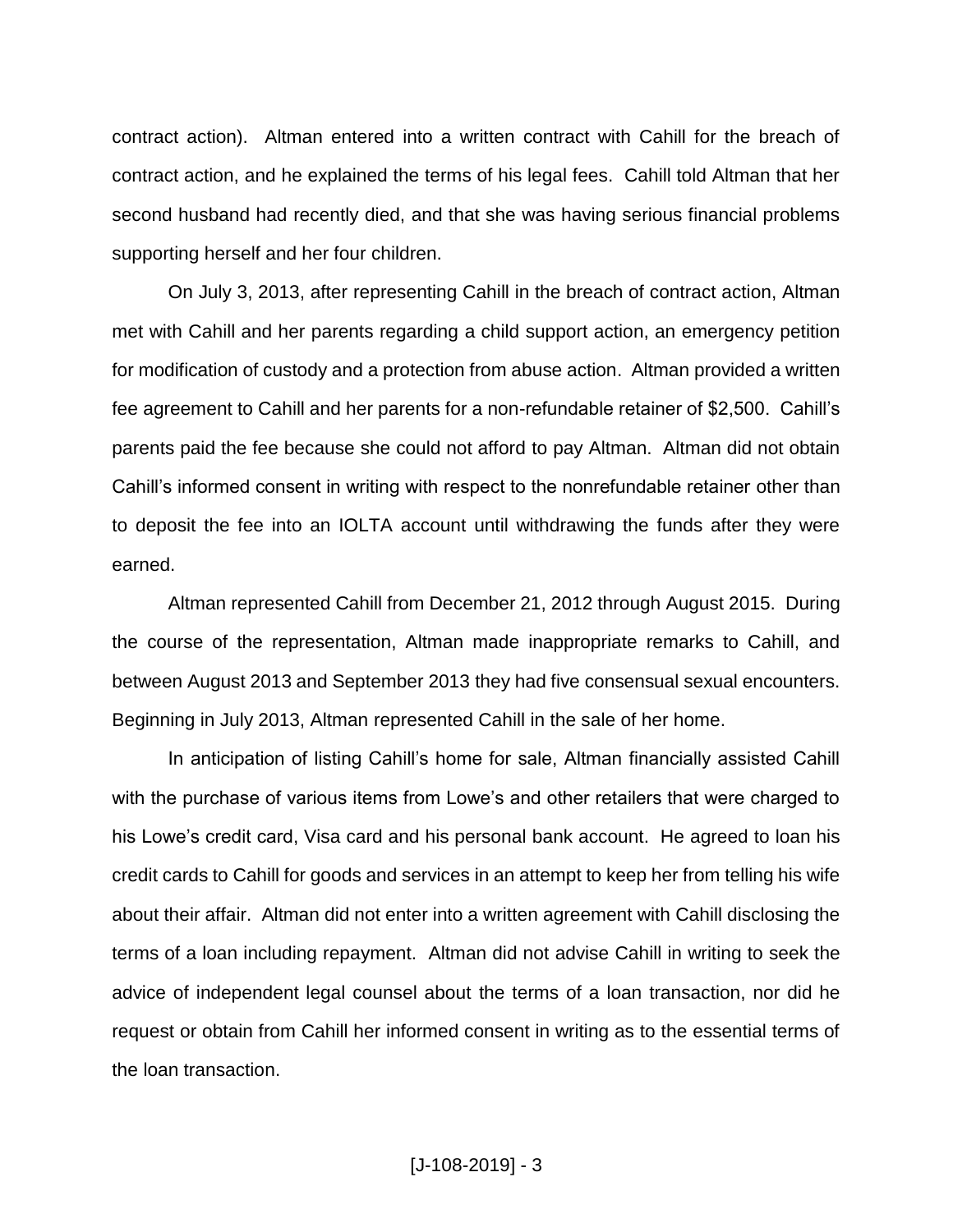In July 2013, based upon Altman's recommendation, Cahill hired Altman's former client James Jackson, and Leonard Jones to make repairs to Cahill's home. No written work orders were given to Jackson and Jones, and neither prepared or sent invoices to Altman or Cahill.

By check dated September 20, 2013, Altman paid Jones \$325.00 for "Cahill Work" as noted on the memo line. By check dated November 13, 2013, he also paid Jones \$150.00 for "Cahill Labor" as noted on the memo line. By check dated November 8, 2013, Altman gave Cahill \$1,000.00 for a "loan" as noted on the memo line.

Jackson and Jones signed affidavits drafted by Altman, which contained work orders summarizing the work they performed. The work orders included two consecutive entries for 112 hours for landscaping and power washing at Cahill's home. The work orders totaled 615 hours of labor. N.T. 5/15/18 at 199-200. Jackson testified that Altman paid him between \$1,000.00 and \$2,000.00 for services at Cahill's home, and that Altman paid Jones \$1000.00 for such services. N.T. 1/16/18 at 186, 204. Altman testified that he does not have invoices and other receipts evidencing payment to Jackson and Jones or any other contractors because he purged his files and discarded the receipts about one year after Cahill's real estate closing. N.T. 5/15/18 at 33.

On February 13, 2014, Cahill learned that Altman claimed she owed him between \$25,000.00 and \$30,000.00 for work done at her home. *Id.* at 87. On April 23, 2014, Altman attended the real estate closing along with Cahill, where he presented her with two handwritten invoices, one for repayment of a loan in the amount of \$30,188.57 for items purchased, installation costs and labor charges for Jackson and Jones, and one for unpaid legal fees in the amount of \$10,450.00. The HUD-1 Statement included a line item that Altman's law firm was paid \$10,450.00 for legal fees and a line item that Altman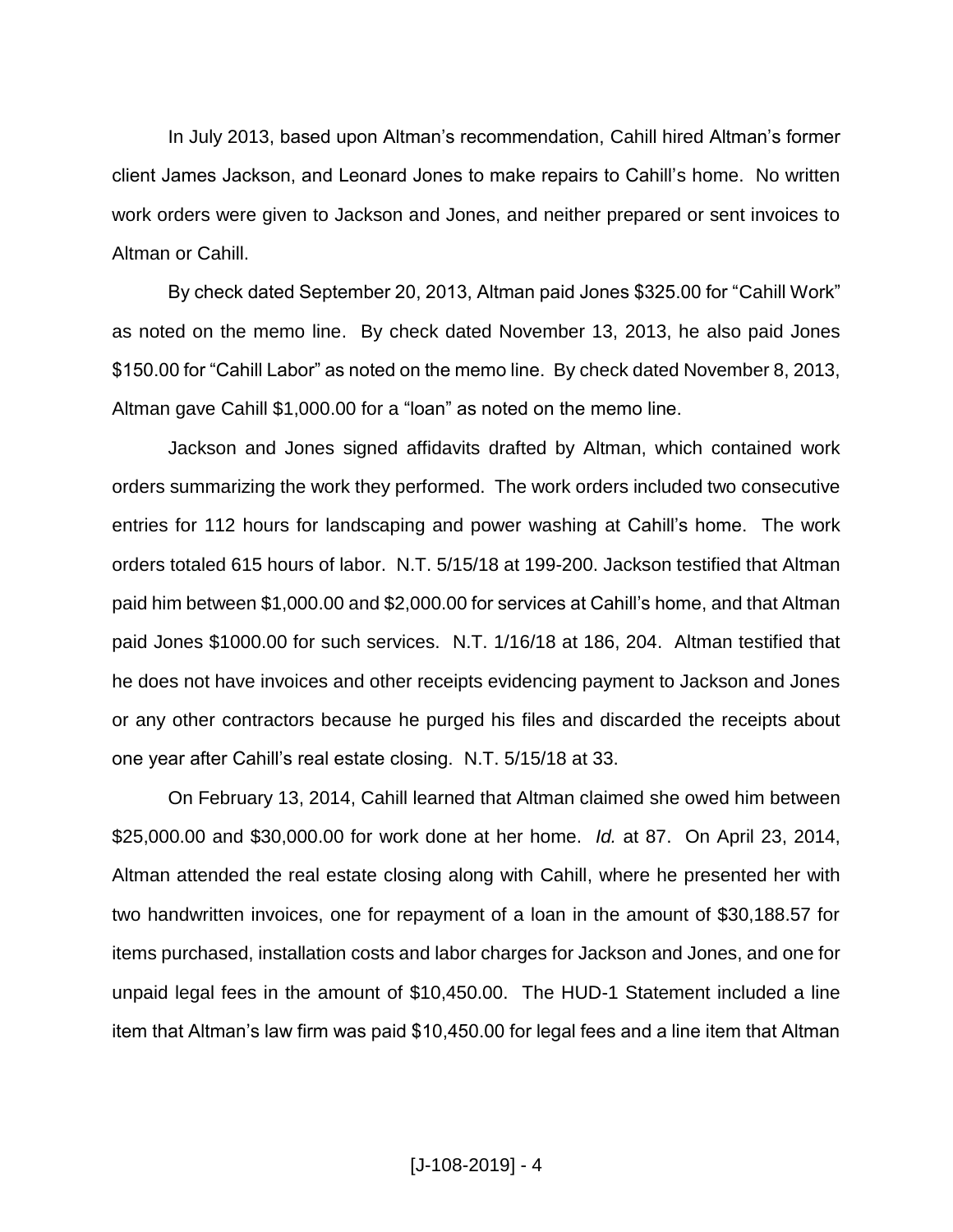and his wife were paid \$30,188.57 for a personal loan repayment from Cahill's sale proceeds.

On October 5, 2015, Altman filed a verified collection complaint against Cahill in the magisterial district court captioned *The Altman Law firm, LLC v. Marie Cahill*, Docket No. CV-082-15 (MDJ Action), for breach of an oral agreement and the July 3, 2013 fee agreement, claiming that Cahill owed \$5,480.66 as of September 1, 2015, including interest at 15% per annum. Altman admitted that the billing for legal fees was inaccurate. The complaint was never served.

On November 12, 2015, Cahill sued Altman, his wife Mary Altman and Altman's law firm in the Philadelphia County Court of Common Pleas in an action captioned *Cahill v. Altman, et al.*, Docket No. 2015-1688 (Cahill Civil Action). The complaint raised claims of conversion and fraud in connection with the sale of her home and his unauthorized taking of settlement proceeds; professional liability in connection with the sexual relationship he engaged in during the course of the lawyer-client relationship; negligent infliction of emotional distress; and breach of contract and disgorgement of all legal fees paid to him.

On March 10, 2016, Altman filed an answer, new matter and counterclaim on behalf of himself, his wife and his law firm. In the answer, he admitted to the sexual relationship with Cahill while representing her. The counterclaim alleged Cahill breached the July 3, 2013 fee agreement for which Altman sought unpaid legal fees of \$4,913.33, plus 15% interest per annum for a total of \$5,319.35. He attached the same inaccurate billing statement to the counterclaim as he did to the complaint he filed in the MDJ Action.

During the Cahill Civil Action, Altman attempted to prevent his wife from being deposed by asserting marital privilege, even though she was identified as a party to the loan on the HUD sheet. Motion for Protective Orders, 4/20/16. By order dated March 9,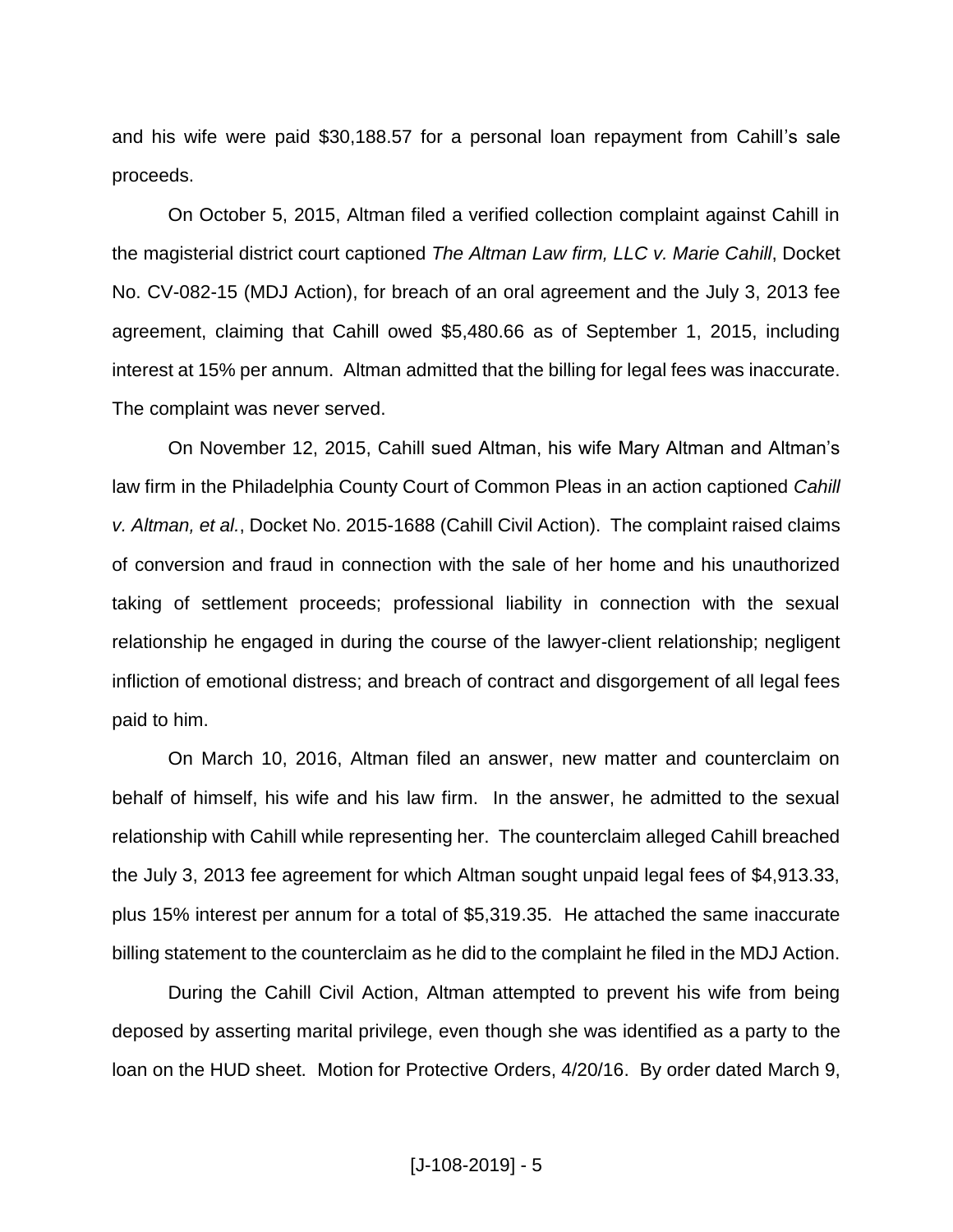2016, the Philadelphia Court of Common Pleas sanctioned Altman for failure to comply with a discovery order.

In September 2016, the parties entered into a tentative settlement of the Cahill Civil Action. As part of the proposed settlement, on the advice of the settlement master, Altman sought to prohibit Cahill from participating in or cooperating in any disciplinary complaint or proceedings against him. However, the specific language was removed from the release once Altman learned that he was not permitted to include it.

On September 16, 2016, Office of Disciplinary Counsel informed Altman of the allegations against him by way of a DB-7 Request for Statement of Respondent's Position. On November 11, 2016, Altman answered the DB-7 and included the affidavits he prepared on behalf of Jackson and Jones.

On December 23, 2016, the Cahill Civil Action settled and in accordance with the agreement Altman paid Cahill \$26,000.

Office of Disciplinary Counsel filed a petition for discipline against Altman on October 11, 2017, to which he filed an answer on October 25, 2017.

Office of Disciplinary Counsel presented two witnesses at the hearing, Altman's former client, Christy McDowell, and her mother, Barbara McDowell, who is a nurse. Barbara testified that she and Christy went to Altman's office for an initial consultation at Altman's office in 2012. Because they had a mutual friend, Altman charged a reduced rate of \$1,000.00 for his services. While at his office, Altman asked Christy and Barbara to massage his shoulder. Although Barbara felt uncomfortable, she complied because of the reduced fee. N.T. 1/16/18 at 106-110**.** Christy confirmed her mother's testimony. *Id*. at 135.

Cahill did not testify at the disciplinary hearing. However, the parties stipulated that if called, Cahill would have testified to the following in conformity with the allegations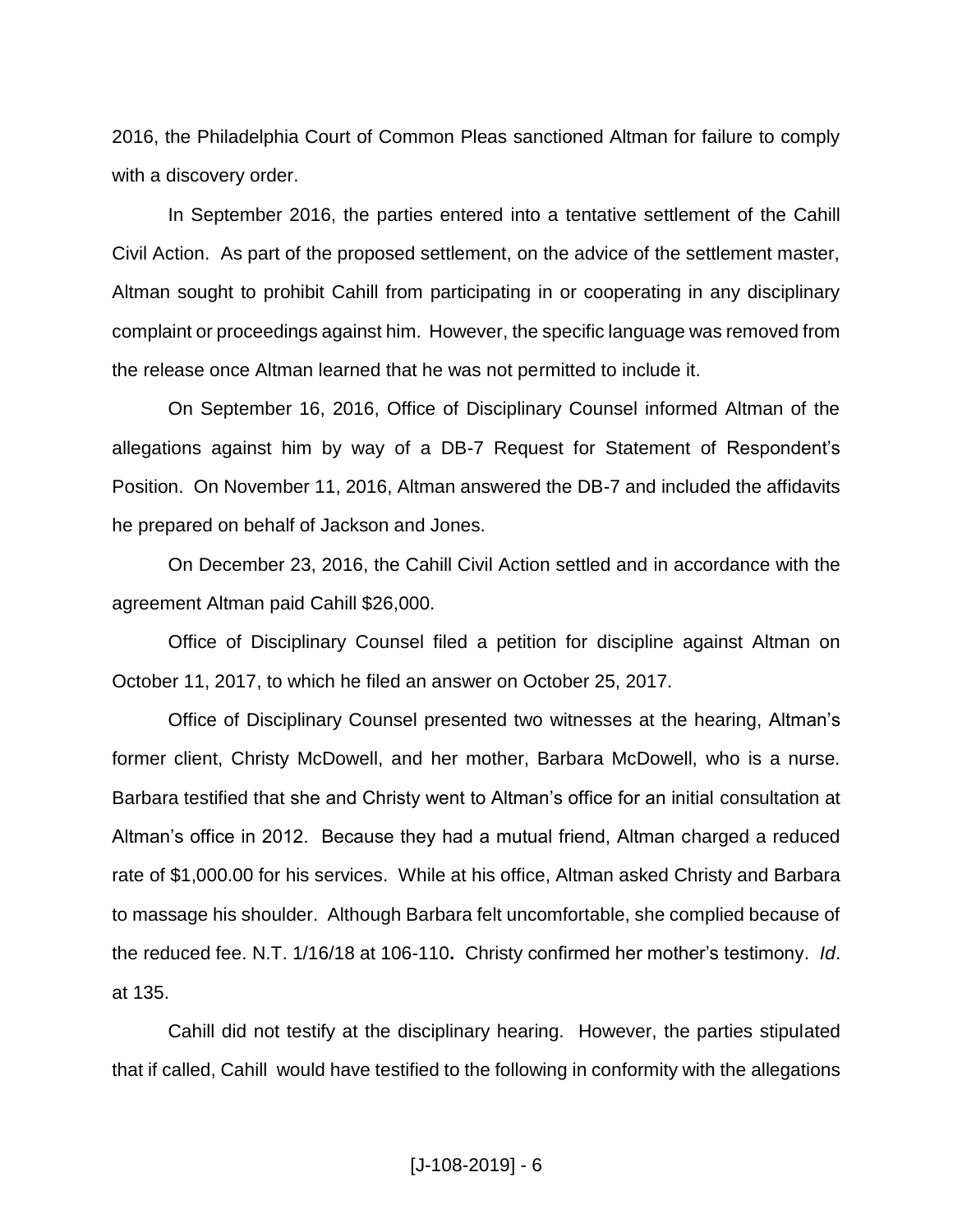in the verified complaint in the Cahill Civil Action: Altman preyed upon her vulnerabilities; had a sexual relationship with her from January 2013 through September 2014;<sup>1</sup> knew about her dire financial straits; knew that she would do anything to regain and retain custody of her children; repeatedly told her that she would not regain nor retain custody of her children without his assistance; intimidated her, causing her to believe she needed his assistance; threatened to withdraw as her attorney if she did not comply with all his requests for sexual favors to his satisfaction; caused her to fear he would show up at her home and harass her family; caused her to experience physical ailments and endure emotional trauma due to his demands for sexual favors while reminding her that she would lose her children; and had been paid \$23,500.00.

At the hearing, Nelson Diaz, a retired judge of the Philadelphia Court of Common Pleas, testified that Altman has a good reputation in the legal community, but that the legal community is not aware of Altman's misconduct. N.T. 1/16/18 at 40, 41, 54, 55. John Hare, Esquire, testified members of the legal community would agree that Altman has a good reputation, but they would not have knowledge of his behavior toward Cahill. *Id*. at 61-64.

William Maston, Esquire, a pastor at the Church of the Savior, testified regarding Altman's good reputation in the church community but he did not know if the community was aware of Altman's misconduct. *Id*. at 77-78**.** Dominick Savoca, an elder with the Hope Community Church, who has known Altman since 2006, testified that he learned of Altman's marital problems in 2015 due to an affair with Cahill. *Id.* at 124-26. Savoca

 $\overline{a}$ 

<sup>1</sup> Altman and Office of Disciplinary Counsel stipulated that Altman and Cahill had a sexual relationship that began in August 2013 that continued through September 2013. Stipulations of the Parties, 1/11/18, at ¶ 16. They further stipulated that if Cahill were called to testify at the disciplinary hearing, she would testify consistently with the allegations in the Cahill Civil Action that the sexual relationship began in January 2013 and continued through September 2014. *Id*. at ¶ 17.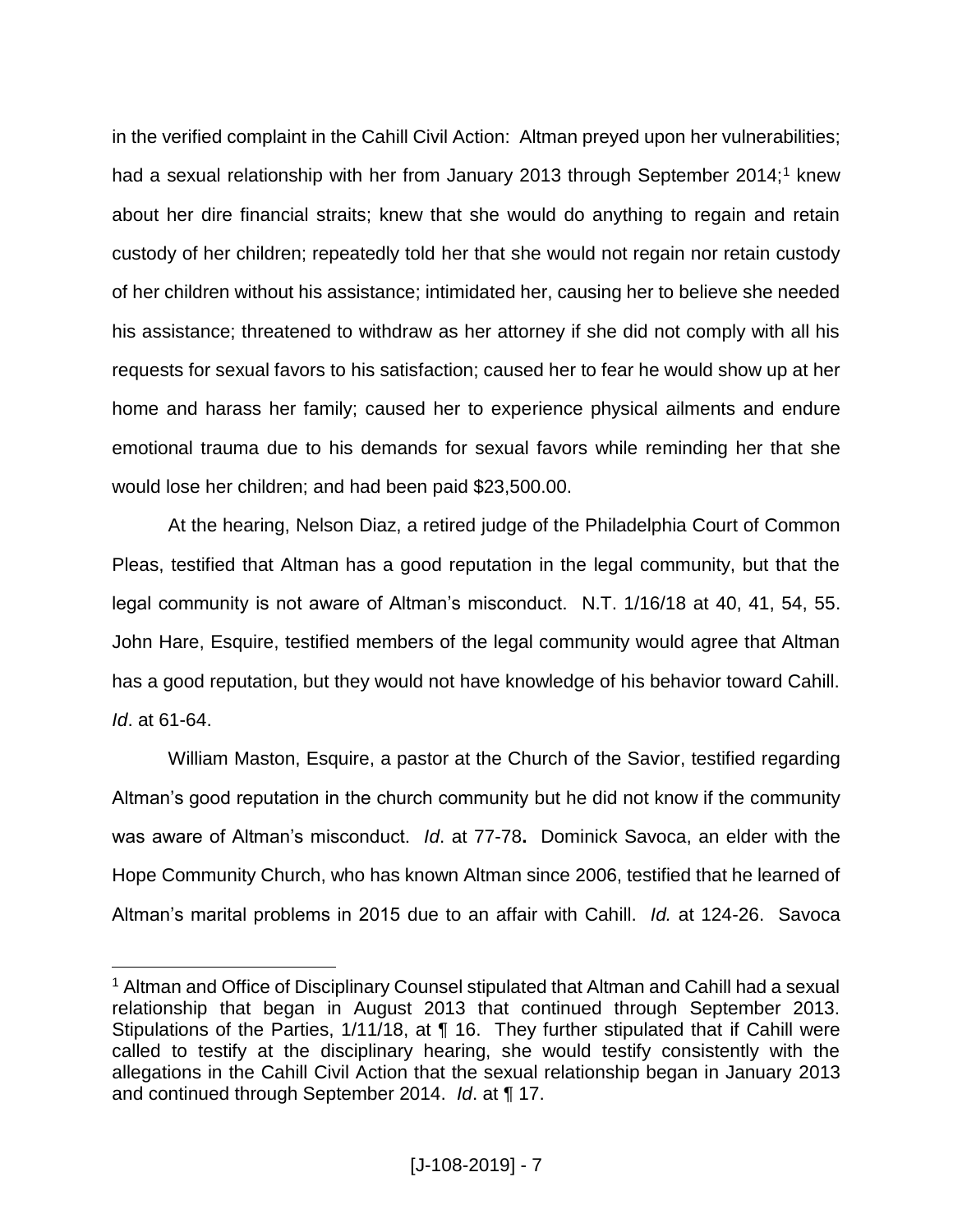provided ten marriage counseling sessions to Altman, two or three of which Altman's wife also attended. *Id*. at 129.

Taisha Boyer, a former client of Altman who later worked for him, testified they have known each other for thirteen years during which time he has never harassed her or engaged in sexually inappropriate conduct. *Id.* at 148. She testified that among clients, church members and mutual friends, Altman has a reputation as a truthful, honest and peaceful person. *Id.* at 151. However, she testified that these people did not know about Altman's sexual relationship with his client. *Id.* at 160.

Altman's wife testified that he told her about the affair with Cahill in November 2015 after Cahill filed suit against him, and that he accepts responsibility for his actions. *Id*. at 168, 173.

James Jackson testified about the work that he and others did on Cahill's house. The summary of work orders that he drafted, which was attached to his affidavit, was based on his recollection rather than on documentation of the work completed. *Id.* at 191- 92, 196.

Altman testified on his own behalf, stating that Cahill initiated the sexual relationship and that he was in a "weakened state" and "not strong enough to resist." N.T. 5/15/18 at 61, 232. As a result of this experience he has learned, "I can't put myself in a position where I'm alone with a female." *Id.* at 133. Altman further acknowledged that his misconduct in having a sexual relationship with a client was a "big mistake." *Id.* at 139**.** Altman testified that he agreed to pay for Cahill's home repairs and landscaping because he has a "big heart, and I help people." *Id.* at 66. He stated, "There's no question in my mind that [Cahill] trusted me as a lawyer, and I did very well by her in everything I did for her. She got exceptional results." *Id.* at 191. Altman apologized to Cahill through her attorney. *Id.* at 140.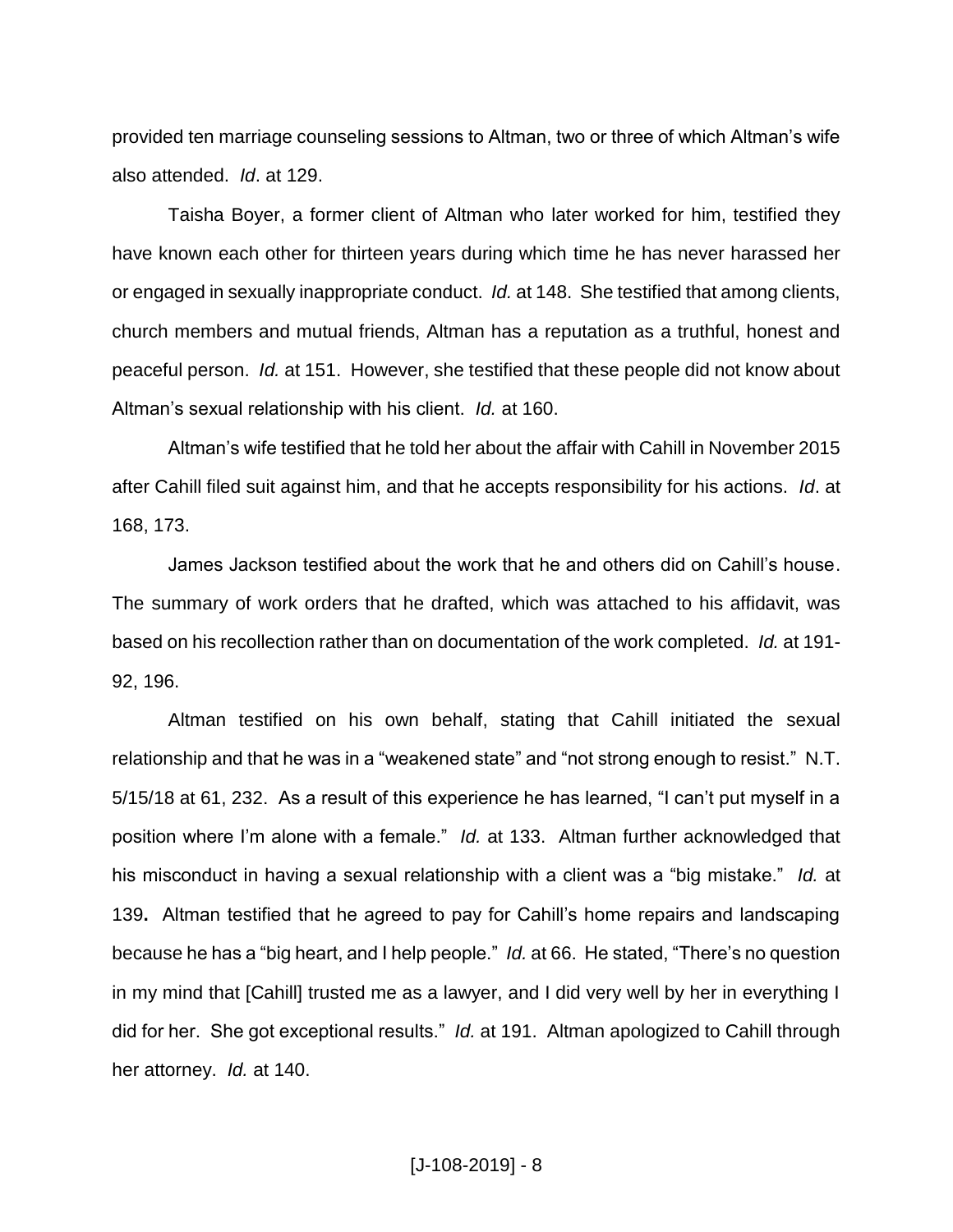On December 3, 2018, the Hearing Committee filed a Report noting that Altman misused his position as an attorney to engage in prohibited sexual and financial relationships with his client, and that he failed to terminate his representation of his client as required by the Rules of Professional Conduct. The Hearing Committee also determined that Altman misused the legal system by filing meritless claims for unpaid fees, filing a meritless counterclaim which included false and misleading affidavits and bills, and filing a motion for protective order to preclude discovery. The Hearing Committee concluded that Altman's misuse of the legal system violated the following Rules of Professional Conduct:

> 1. RPC 3.1 - A lawyer shall not bring or defend a proceeding or assert or controvert an issue therein, unless there is a basis in law and fact for doing so that is not frivolous;

> 2. RPC 3.4(a) - A lawyer shall not unlawfully obstruct another party's access to evidence;

> 3. RPC 8.4(c) - It is professional misconduct for a lawyer to engage in conduct involving dishonesty, fraud, deceit or misrepresentation; and

> 4. RPC 8.4(d) - It is professional misconduct for a lawyer to engage in conduct that is prejudicial to the administration of justice.

Upon review of the facts, the Hearing Committee reached the following

conclusions with respect to Altman's misconduct:

This is not a case of a minor conflict of interest due to sexual relations. This is not conduct that should be excused because it was consensual or because there was no coerced or forced sex. The evidence demonstrates that [Altman] had no regard for his client, no understanding of his position as a fiduciary and no regard for the integrity of the legal system. [Altman] still has not demonstrated that he understands the position of trust he holds as an attorney; he has not acknowledged that he misused his position as an attorney; and he has not accepted responsibility for the depth of his misconduct.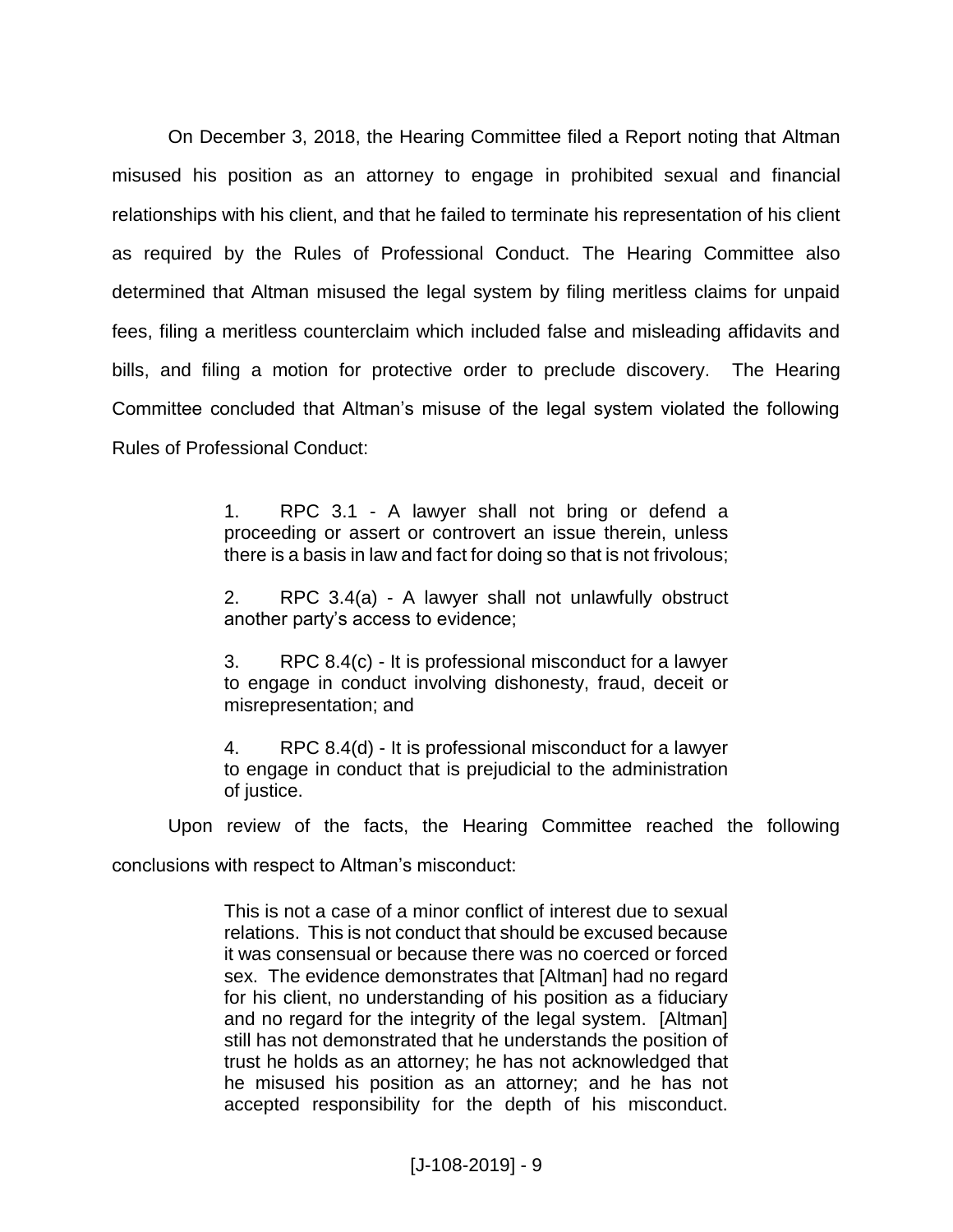[Altman] is a risk to current and potential clients and he denigrates the integrity of the profession.

Hearing Committee Report, 12/3/18 at 14.

In recommending disbarment, the Committee noted:

The overwhelming evidence establishes that [Altman] is unfit to practice law in the Commonwealth of Pennsylvania and no amount of suspension or rehabilitation will make him fit for practice. [Altman] has showed complete disrespect for the legal system, disregard for the public's trust and most importantly utter disregard for his clients. He has used his position as an attorney to prey upon his client's vulnerability to his own advantage. [Altman] has disregarded his personal commitment to uphold the laws of the Commonwealth and the Rules of Professional Conduct. Lack of remorse and misuse of his position as an attorney for personal purposes are aggravating factors.

*Id*. at 14-15.

Altman filed exceptions to the recommendation with the Board and requested oral argument, which was held before a three-member panel on March 25, 2019. The Board adjudicated the matter at a meeting on April 10, 2019, and issued a Report and Recommendations on May 30, 2019, recommending Altman's disbarment.

With respect to the relationship between Altman and Cahill, the Board noted that Altman "took advantage of . . . Cahill and abused her trust when he engaged in a sexual affair with her." Disciplinary Board Report and Recommendations, 5/30/19, at 18. The Board expressed dismay that Altman "portrays himself as the victim and has the temerity to assert that *he* was the one in the weakened state and . . . Cahill took advantage of *him*, despite the fact that [Altman] as the lawyer held the power in his relationship with . . . Cahill." *Id*. (emphasis in original).

In addition to the sexual relationship, the Board noted that Altman "engaged in improper and unauthorized business and financial transactions with . . . Cahill, which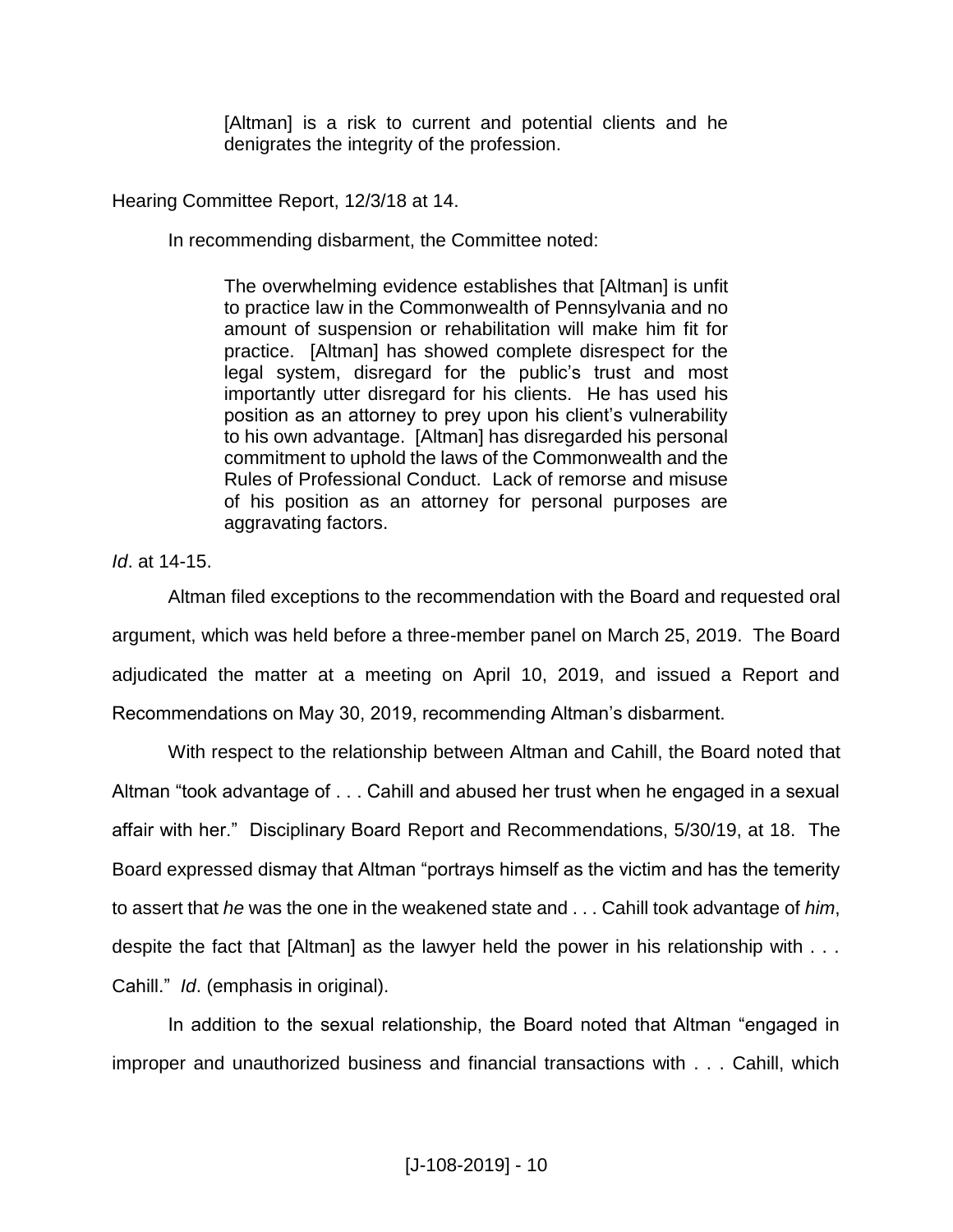constituted a conflict of interest in violation of RPC 1.8(a) and 1.8(e)." *Id.* at 19. The Board concluded:

> [Altman's] impermissible conflicts of interest and breach of trust by engaging in prohibited sexual and financial relationships with . . . Cahill erased the ethical lines between lawyer and client demanded by the rules. [Altman's] actions were certain to confuse . . . Cahill's understanding of the relationship she had with him, as simultaneously he was her legal advisor, sexual partner and business partner.

# *Id*. at 20.

The Board further expressed concern that Altman had misused the legal system by filing collection actions against Cahill "based on inaccurate representations as to services rendered, [and] the corresponding unpaid debt and credits to . . . Cahill. [Altman] had no legitimate basis to claim that . . . Cahill owed him fees." *Id*. at 21. The Board was further troubled by the fact that during the course of the Cahill Civil Action, Altman improperly sought a protective order to preclude Cahill from taking his wife's deposition, and that he submitted "false invoicing in pursuit of questionable claims against his former client." *Id*.

In determining the appropriate discipline, the Board considered *Office of Disciplinary Counsel v. Edwin L. London*, Nos. 119 & 171 DB 2014 (Disciplinary Board Report filed 8/25/15; Supreme Court order filed 10/22/15), where this Court disbarred an attorney who engaged or attempted to engage in sexual relations with four of his female clients. The Board noted that London "abused his position of trust and singled out vulnerable clients who needed his services," *id*. at 32, thereby making his "law office . . . a place to prey on unsuspecting clients." *Id*. at 33. The Board also considered *Office of Disciplinary Counsel v. David Harold Knight*, 37 DB 2013 (Supreme Court order filed 7/17/13) (consent discipline)), where an attorney was suspended on consent for one year for engaging in sexual activity with a client. The Board distinguished *Knight* from the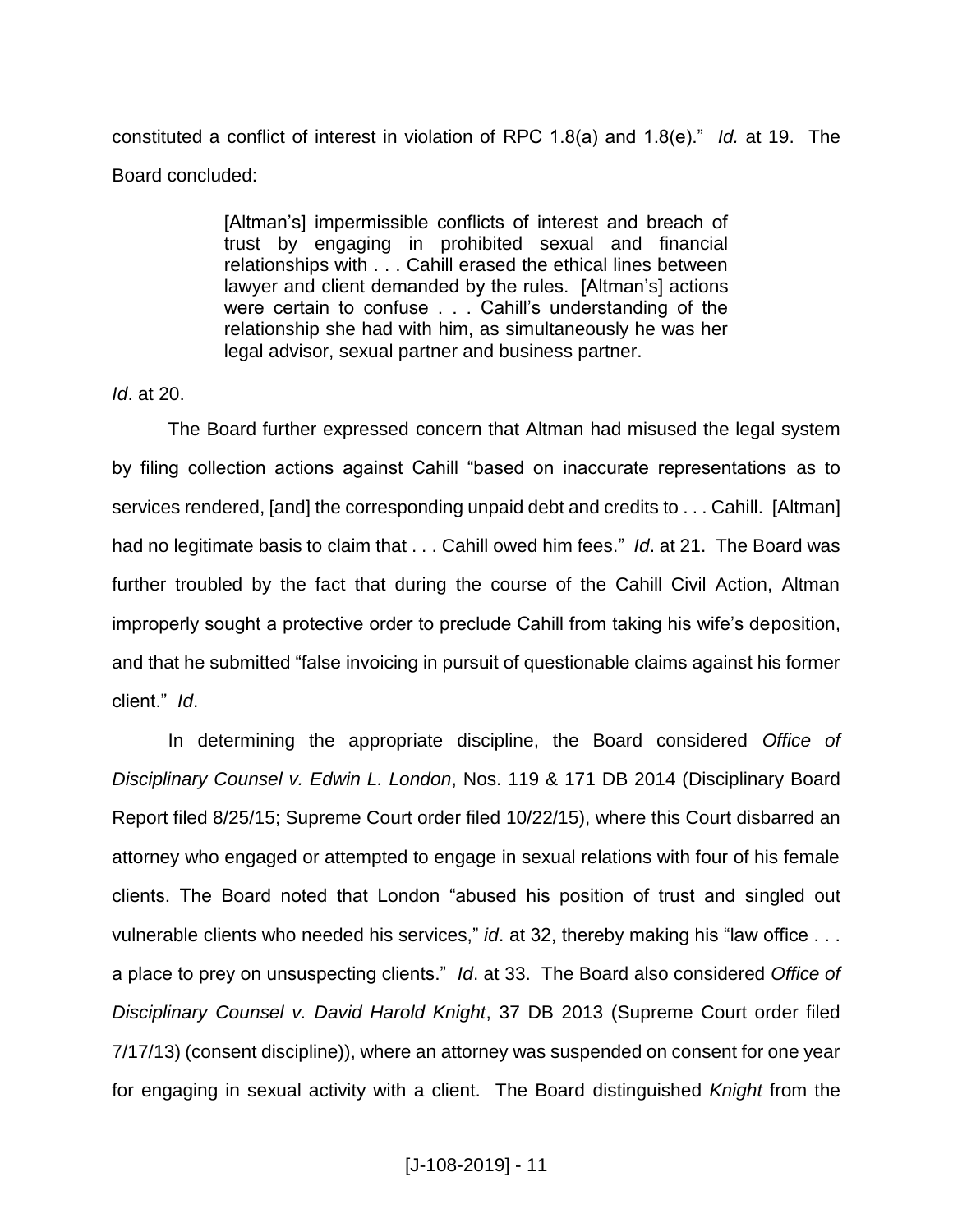instant matter because unlike Altman, "Knight did not bill his client, did not collect a monetary fee after accepting sex in lieu of a monetary payment and did not have a fee agreement. Knight agreed to discipline on consent to spare his client the embarrassment of testifying." Disciplinary Board Report and Recommendations, 5/30/19, at 22.

With respect to prohibited financial transactions, the Board looked to *Office of Disciplinary Counsel v. Willis W. Berry, Jr.*, 94 DB 2012 (Disciplinary Board Report filed 10/30/13; Supreme Court order filed 4/9/14) (suspension of a year and a day, for, *inter alia*, entering into business transaction with client without fully disclosing the terms in writing and without advising the client to seek the advice of independent counsel); *Office of Disciplinary Counsel v. Glenn D. McCogney*, 194 DB 2009 (Disciplinary Board Report filed 2/25/11; Supreme Court order 3/28/12) (disbarment for two matters, one of which involved obtaining loan from client but failing to disclose relevant information to client regarding terms of loan, failing to inform client of inherent conflict of interest in representation of the client and attorney's business dealings with client, and failure to obtain written consent of client); *Office of Disciplinary Counsel v. Jeffrey J. Howell*, 155 DB 2008 (Disciplinary Board Report filed 7/23/10; Supreme Court order filed 11/4/10) (five-year suspension for attorney who, *inter alia*, entered into transaction with client without ensuring that the terms were fair and reasonable, and fully disclosed and transmitted in writing); *Office of Disciplinary Counsel v. Mary Ellen Tomasco*, 11 DB 2004 (Disciplinary Board Report filed 11/22/05; Supreme Court order filed 3/10/06) (suspension of a year and a day for attorney who used power of attorney to obtain mortgage from client, without taking steps to protect client's interest as she did not engage separate counsel for client and did not record the indenture).

Noting that Altman "engaged in flagrant misconduct both in his sexual relationship and his business transaction with . . . Cahill, and simply does not want to take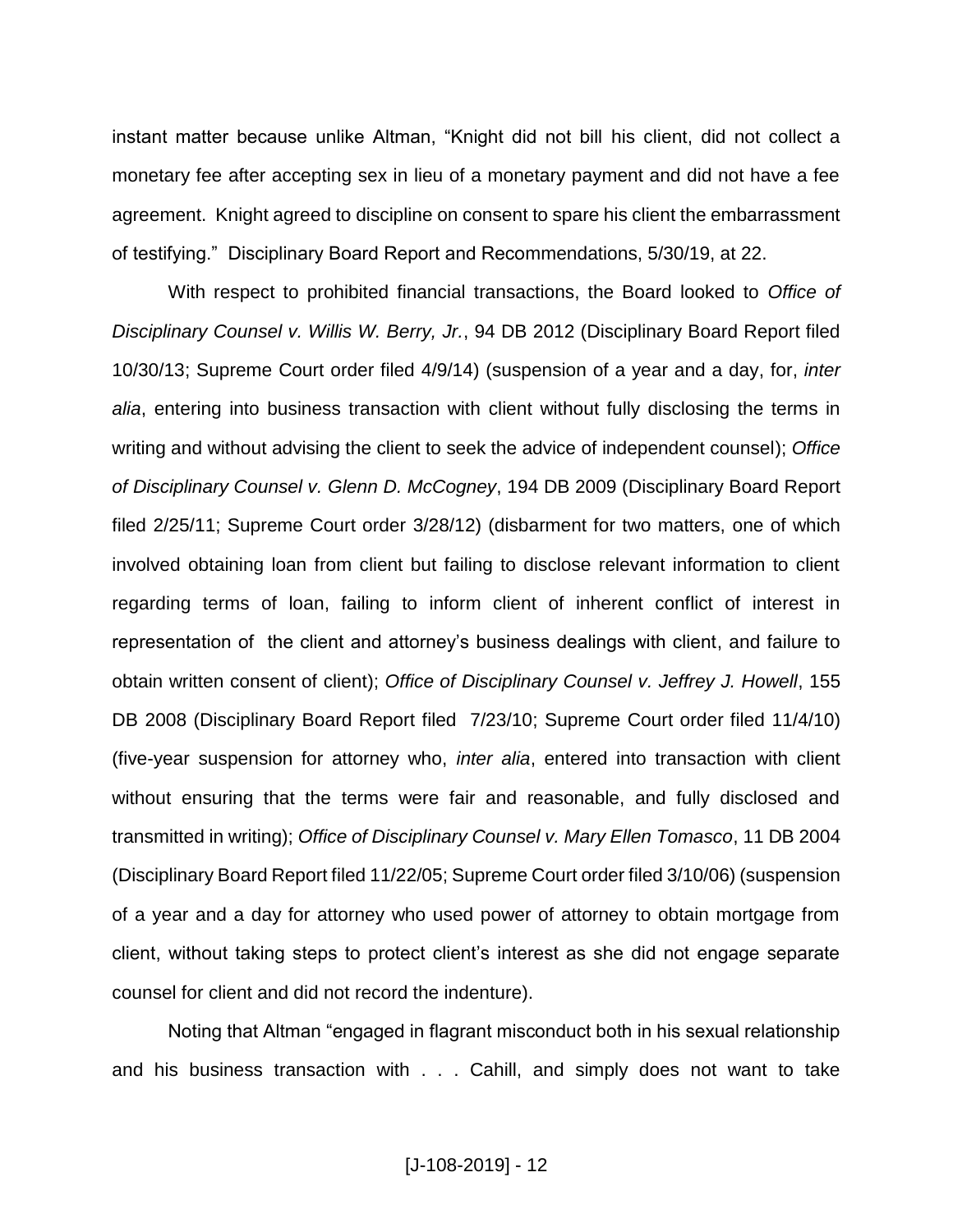responsibility," Disciplinary Board Report and Recommendations, 5/30/19, at 22, the Board recommended disbarment.

Pursuant to Altman's request, this Court granted oral argument which was held on

November 21, 2019.

Our standard and scope of review in cases involving attorney discipline has been

set forth as follows:

Our Court conducts *de novo* review of all attorney disciplinary matters; however, "the findings of the Hearing Committee and the Board are guidelines for judging the credibility of witnesses and should be given substantial deference." *[Office of Disciplinary Counsel v.] Cappuccio*, 48 A.3d [1231,] 1236 [(Pa. 2012)]. In attorney disciplinary proceedings, the [Office of Disciplinary Counsel] bears the burden of proof of establishing an attorney's misconduct by a preponderance of the evidence. *Office of Disciplinary Counsel v. Preski*, 134 A.3d. 1027, 1031 (Pa. 2016). Because discipline "is imposed on a case-by-case basis, we must consider the totality of the facts presented, including any aggravating or mitigating factors." *Id*. However, even though each attorney disciplinary matter must be resolved according to its unique facts and circumstances, our Court nevertheless endeavors to maintain consistency in disciplinary matters "so that similar misconduct is not punished in radically different ways." *Id.* (quoting *Office of Disciplinary Counsel v. Lucarini*, 472 A.2d 186, 190 (Pa. 1983) (internal quotation marks omitted)).

*Office of Disciplinary Counsel v. Pozonsky*, 177 A.3d 830, 838 (Pa. 2018).

In advocating for a lesser sanction than disbarment, such as a private or public reprimand, Altman asserts that he "has been practicing law for 42 plus years, has no prior history of discipline, has a good reputation, presented excellent character witnesses and demonstrated remorse and reform." Respondent's Brief at 43. Altman repeatedly avers that the Hearing Committee and the Board failed to properly credit testimony regarding his reputation and good character. The Office of Disciplinary Counsel responds that Altman's character testimony and lack of prior disciplinary record cannot overcome his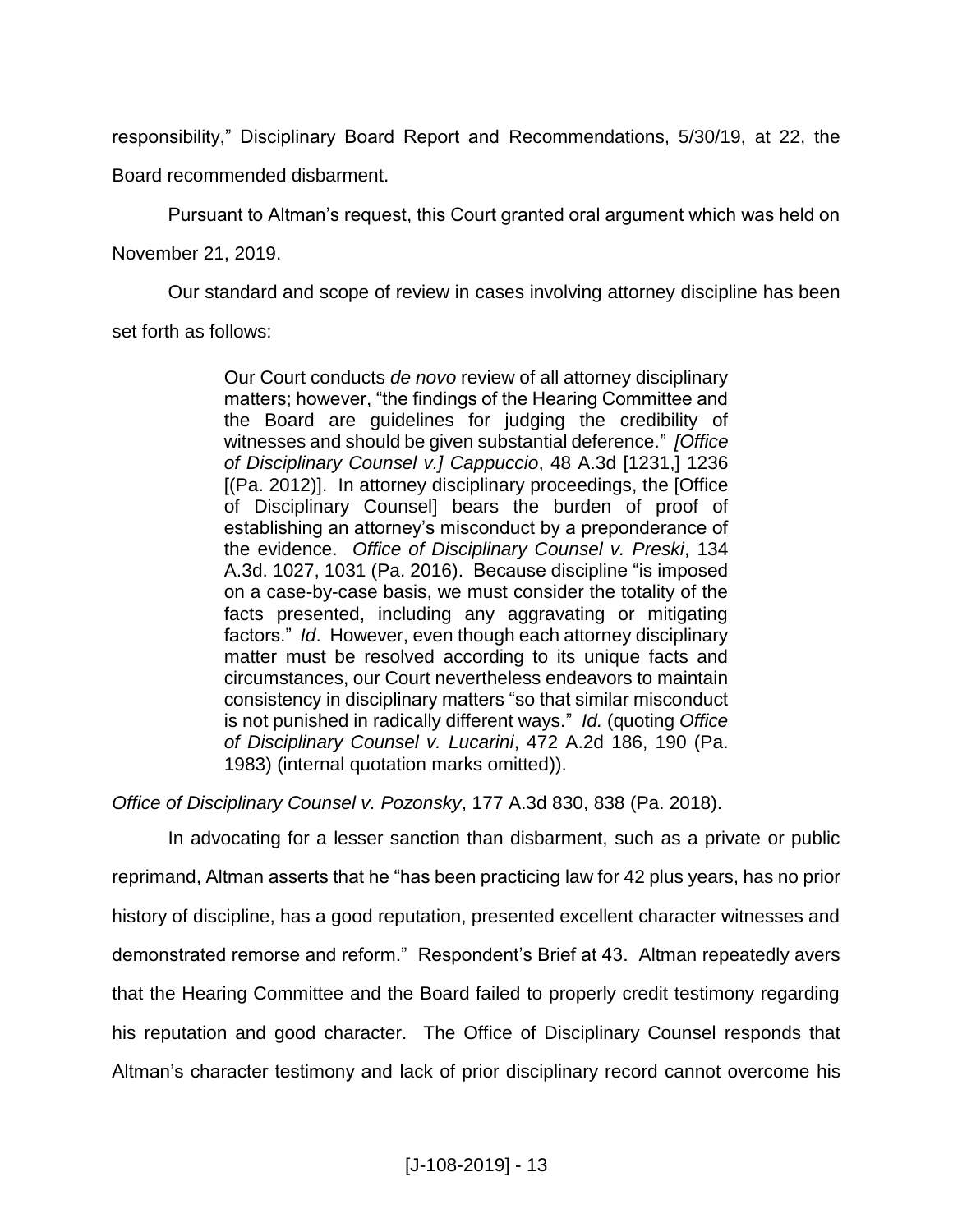taking advantage of "his superior position of power by engaging in ongoing sexual relations with [Cahill] . . . and engaging in business transactions with her without regard for . . . Cahill, knowing that she was financially strapped and was concerned about her ex-husband abusing their children." ODC's Brief at 19.

Altman admits that he was wrong to have sexual relations with a client, wrong not to have his client obtain independent counsel before he loaned her money with an understanding she would pay him back from settlement proceeds, and wrong in advancing funds to his client. However, despite the opprobrious nature of his misconduct, Altman rationalizes this was not a case of an attorney stealing money from a client or gaining an interest in her property. Noting that he represented Cahill in several matters over three years, Altman avers "[s]he never complained about his representation or expressed any dissatisfaction until Mr. Altman sued her in 2016 for some additional unpaid legal fees. After that, the legal malpractice suit was filed highlighting the sexual relations." *Id*. at 49.

Finally, Altman argues that the Board and the Hearing Committee presented no justification for recommending disbarment, "other than they appear to take the position that if a lawyer has sexual relations with a client, then the lawyer must be disbarred." *Id.* at 39. Such position, if held by the Board or the Hearing Committee, would be contrary to this Court's holding that the primary function of the disciplinary system is not punitive, but is to determine the fitness of an attorney to practice law. *Lucarini*, 472 A.2d at 190. However, the Board's recognition that in *Knight*, *supra*, this Court ordered a one-year suspension for an attorney's consensual sexual relationship with a client, indicates that the Committee was well aware that such misconduct does not inexorably lead to disbarment.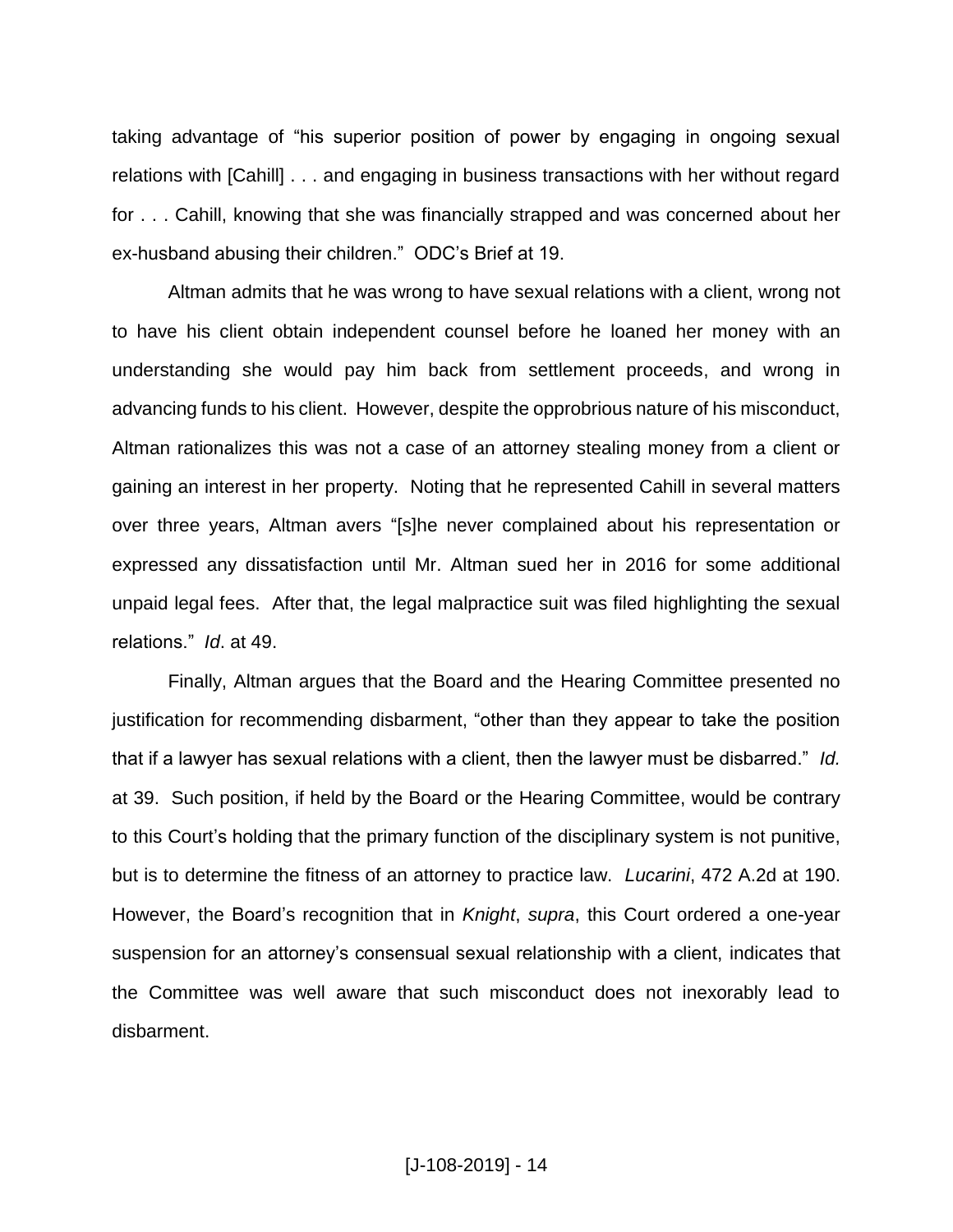Here, the Board recognized that mitigating factors must be considered, such as Altman's four decades of legal practice without discipline and the testimony about his good character. Disciplinary Board Report and Recommendations, 5/30/19, at 22, 24.

Nevertheless, the following statements by Altman undermine his acceptance of responsibility and remorse for his actions:

> I never made any threat, coerced [Cahill] or anything. At worst, it was a consensual situation. And I take full ownership of it. I was in a weakened state. I should not have done it, but I did, and I regret it. And I have tremendous remorse about it and what it's done to my life.

N.T. 5/15/18, at 61.

I have great regret that I ever [had sexual relations with Cahill]. I should have known better.

What I've learned is that I can't put myself in a position where I'm alone with a female.

*Id*. at 133. His concern for how his misconduct has affected his life, rather than how it has affected his client's life or the reputation of the legal profession is telling. Altman's statement that he should not be alone with a female reflects a tendency to make excuses for his conduct (i.e., that he sees himself as weak) rather than an admission of an ethical failing on his part.

Altman has stipulated to violating the following Rules of Professional Conduct: Rule 1.8(a), regarding business transactions with a client; Rule 1.8(e), providing financial assistance to a client in connection with litigation; Rule 1.8(j), engaging in sexual relations with a client; and Rule 1.16(a)(1), failing to withdraw from representation where such representation results in a violation of the Rules. Accordingly, the only issue as to these violations is whether his conduct warrants disbarment or a lesser form of discipline. *See Office of Disciplinary Counsel v. Quigley*, 161 A.3d 800, 807 (Pa. 2017).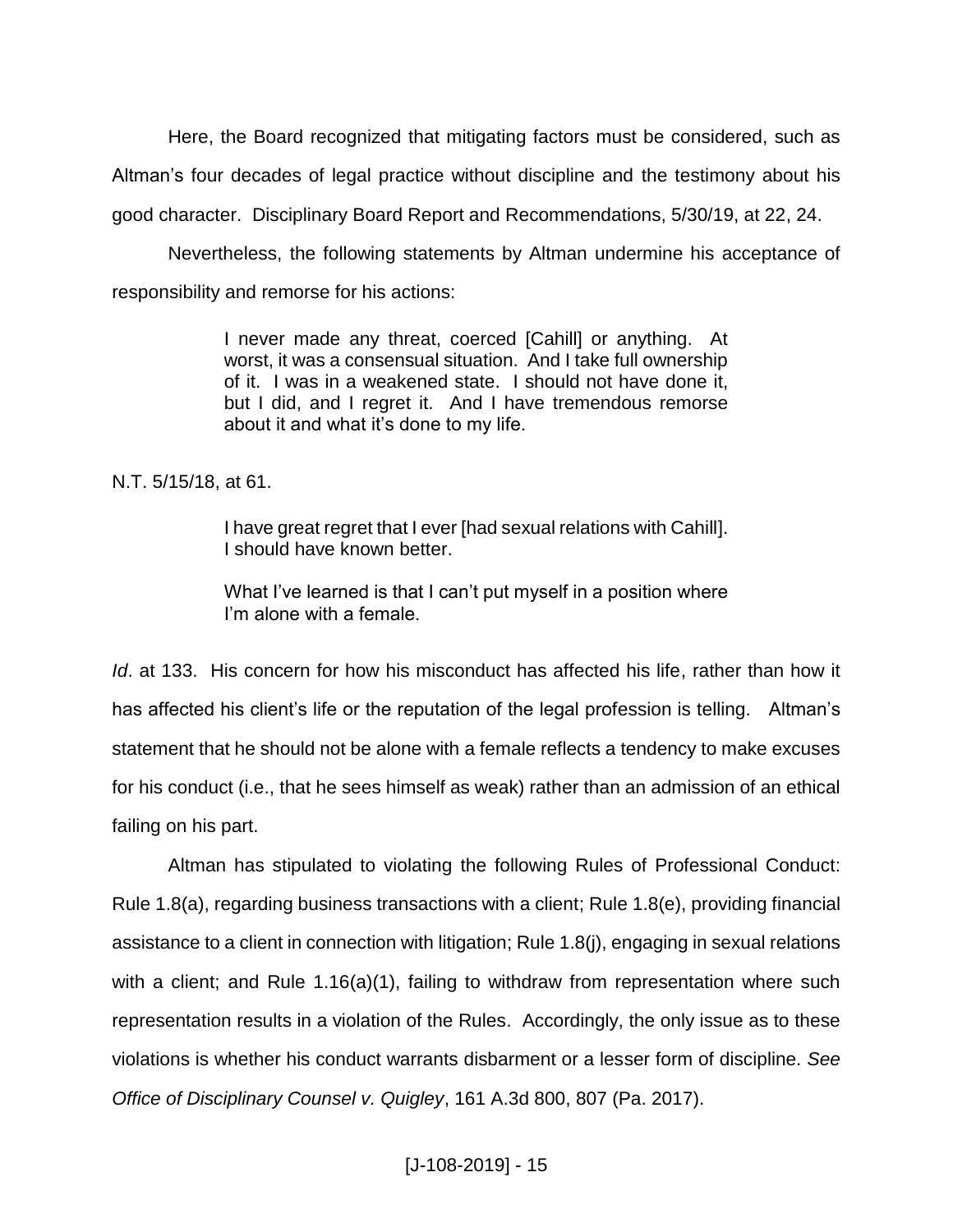With respect to the issue of sexual relations between an attorney and client, Altman notes that several cases resulting in disbarment or suspensions have involved nonconsensual contact or contact with minors. *See Office of Disciplinary Counsel v. Christie*, 639 A.2d 782 (Pa. 1994) (five-year suspension for attorney who had sexual contact with intoxicated teenager); *Office of Disciplinary Counsel v. Cappuccio*, 48 A.2d 1231 (Pa. 2012) (disbarment of assistant district attorney who provided alcohol and marijuana to three minors in a church youth group he supervised, and had sexual relations with a member of the youth group); *Office of Disciplinary Counsel v. Mark Frankel*, No. 155 DB 2001 and 94 DB 2002 (disbarment of attorney who had indecent contact with young men in his office); and *London*, *supra* (disbarment of attorney who engaged or attempted to engage in sexual relations with four clients). Altman argues that these cases are distinguishable from the instant matter, especially due to the fact that he had consensual relations with Cahill.

In considering Altman's argument, we look to the Explanatory Comment to Rule 1.8(j), which provides:

> The relationship between lawyer and client is a fiduciary one in which the lawyer occupies the highest position of trust and confidence. The relationship is almost always unequal; thus a sexual relationship between lawyer and client can involve unfair exploitation of the lawyer's fiduciary role, in violation of the lawyer's basic ethical obligation not to use the trust of the client to the client's disadvantage. In addition, such a relationship presents a significant danger that because of the lawyer's emotional involvement, the lawyer will be unable to represent the client without impairment of the exercise of independent professional judgment. Moreover, a blurred line between the professional and personal relationships may make it difficult to predict to what extent client confidences will be protected by the attorney-client evidentiary privilege, since client confidences are protected by privilege only when they are imparted in the context of the client-lawyer relationship. Because of the significant danger of harm to client interests and because the client's own emotional involvement renders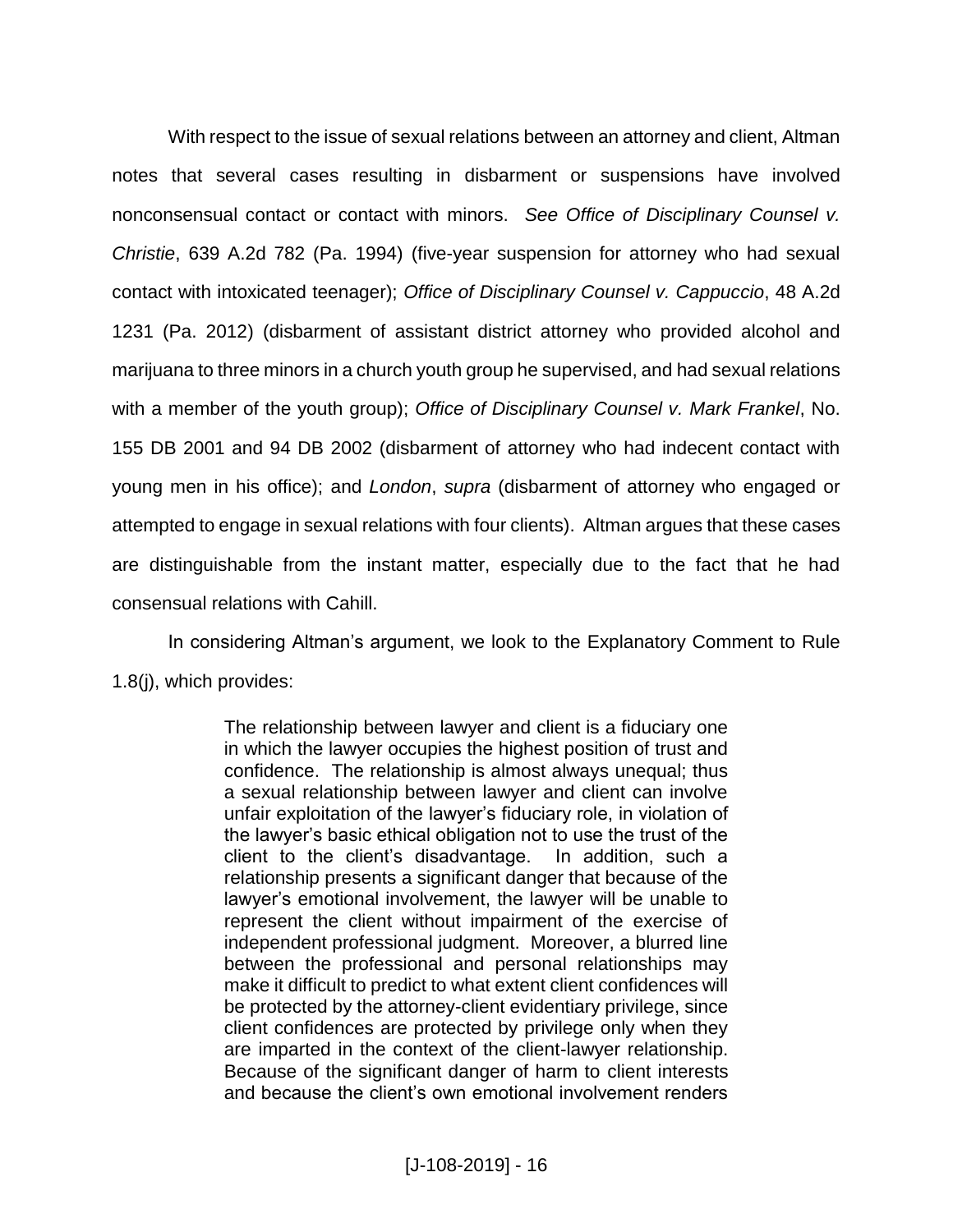it unlikely that the client could give adequate informed consent, *this Rule prohibits the lawyer from having sexual relations with a client regardless of whether the relationship is consensual and regardless of the absence of prejudice to the client.*

R.P.C. 1.8(j) -Explanatory Comment (emphasis added).

The Explanatory Comment elucidates exactly why Rule 1.8(j) prohibits sexual relations between an attorney and client. In fact, the unequal relationship and the concomitant exploitation of the attorney's fiduciary role highlighted in the Explanatory Comment are patent in the instant matter. As the Explanatory Comment makes clear, Altman's repeated assertions that the consensual nature of his sexual relationship with Cahill, and the positive results he achieved on her behalf, compensate for his failure to appreciate the position of trust and the fiduciary role he exercised, are unconvincing.

With regard to the prohibited financial transactions, we agree with the Board that the cases it cited, *Berry*, *supra*; *McGogney*, *supra*; *Howell*, *supra*; and *Tomasco*, *supra* support imposition of significant discipline for Altman's failure to provide written notice to Cahill regarding the terms of the loans or to advise her to seek independent counsel to review the loans.

Altman also challenges the Board's conclusion that he violated Rules of Professional Conduct related to misuse of the court system. However, the record reflects that Altman filed a meritless MDJ action for legal fees based upon inaccurate representations regarding services rendered, thereby engaging in misrepresentation, in violation of Rule 8.4(c) and conduct prejudicial to the administration of justice, in violation of Rule 8.4(d). In Altman's counterclaim in the Cahill Civil Action, he included the same overstated demand for fees, and in addition submitted the false and misleading affidavits of James Jackson and Leonard Jones, thereby violating Rule 3.1 (a lawyer shall not bring or defend a proceeding or assert an issue which is frivolous), as well as Rules 8.4(c) and 8.4(d). In addition, Altman's filing of a meritless motion for protective order to prevent his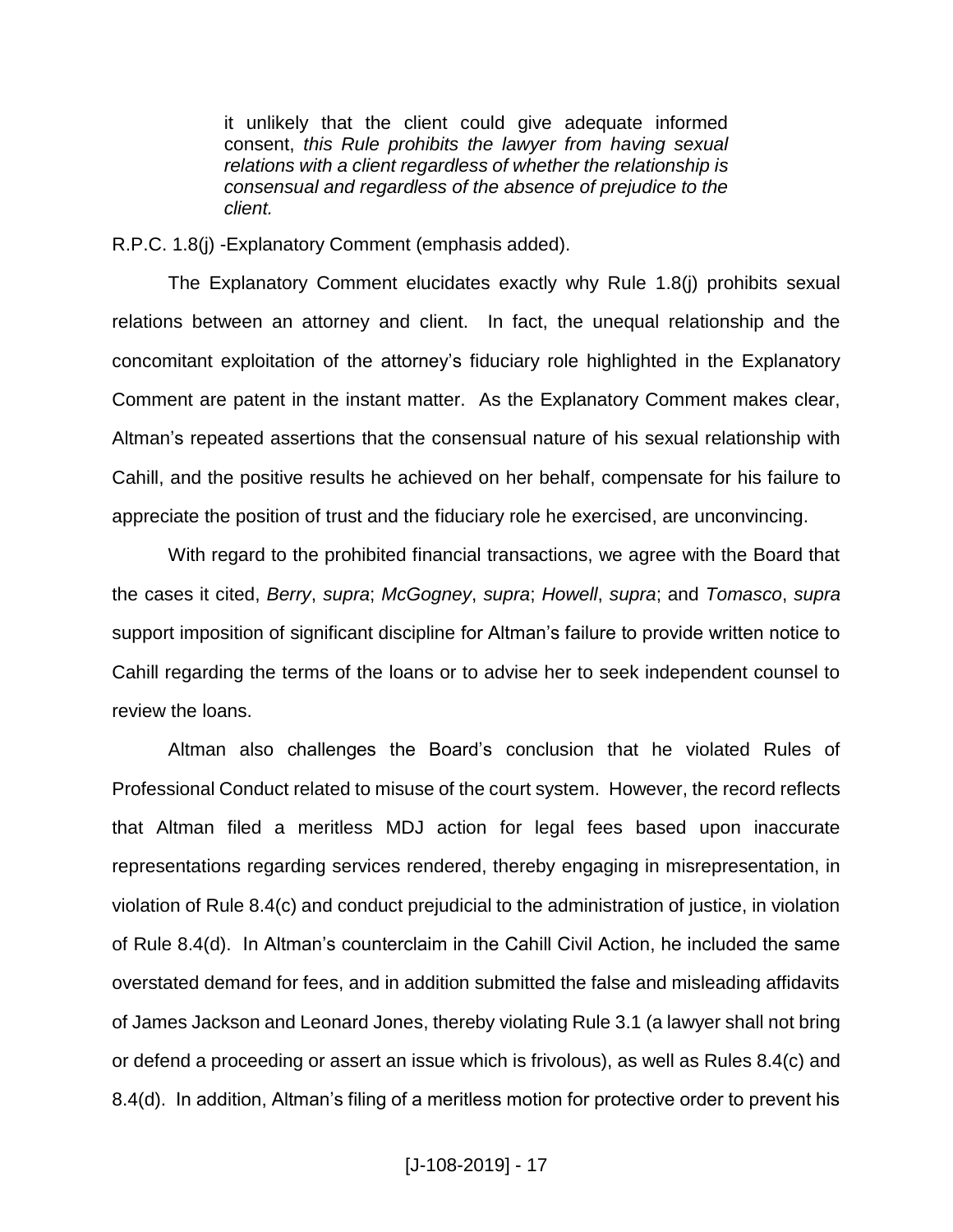wife from being deposed, which led to a sanction for failure to comply with a discovery order, supports the conclusion that he obstructed another party's access to evidence, thereby violating Rule 3.4(a), as well as Rules 3.1 and 8.4(d).

As noted, we engage in *de novo* review in attorney disciplinary matters. However, "the findings of the Hearing Committee and Disciplinary Board are guidelines for judging the credibility of witnesses and should be given substantial deference." *Office of Disciplinary Counsel v. DeAngelus*, 907 A.2d 452, 456 (Pa. 2006) (citations and quotations omitted).

Here, both the Hearing Committee and the Board found that Altman's testimony that he took responsibility and expressed remorse for his actions were not credible. Disciplinary Board Report and Recommendations, 5/30/19, at 16; Hearing Committee Report, 12/3/18, at 14. As noted, Altman testified that he took full ownership of his actions, yet at the same time he downplayed the seriousness of his misconduct by emphasizing that he did not threaten or coerce Cahill. N.T. 5/15/18, at 61. Although explaining that he was in a weakened state at the time of the misconduct, *id.*, he did not recognize that Cahill was also in a weakened state due to the recent death of her second husband, her challenging financial situation, her concerns about supporting her children and issues regarding her ex-husband's behavior toward the children. Furthermore, while stating remorse for his actions, his focus was on "what it's done to my life," *id*., rather than on how it negatively impacted his client.

Altman's lack of disciplinary history as well as testimony regarding his character and reputation are properly considered when determining the appropriate discipline to be imposed. However, like the Board, we conclude that such evidence cannot overcome Altman's lack of genuine remorse and failure to appreciate the seriousness of his conflict of interest by engaging in sexual relations with his client and continuing to represent her